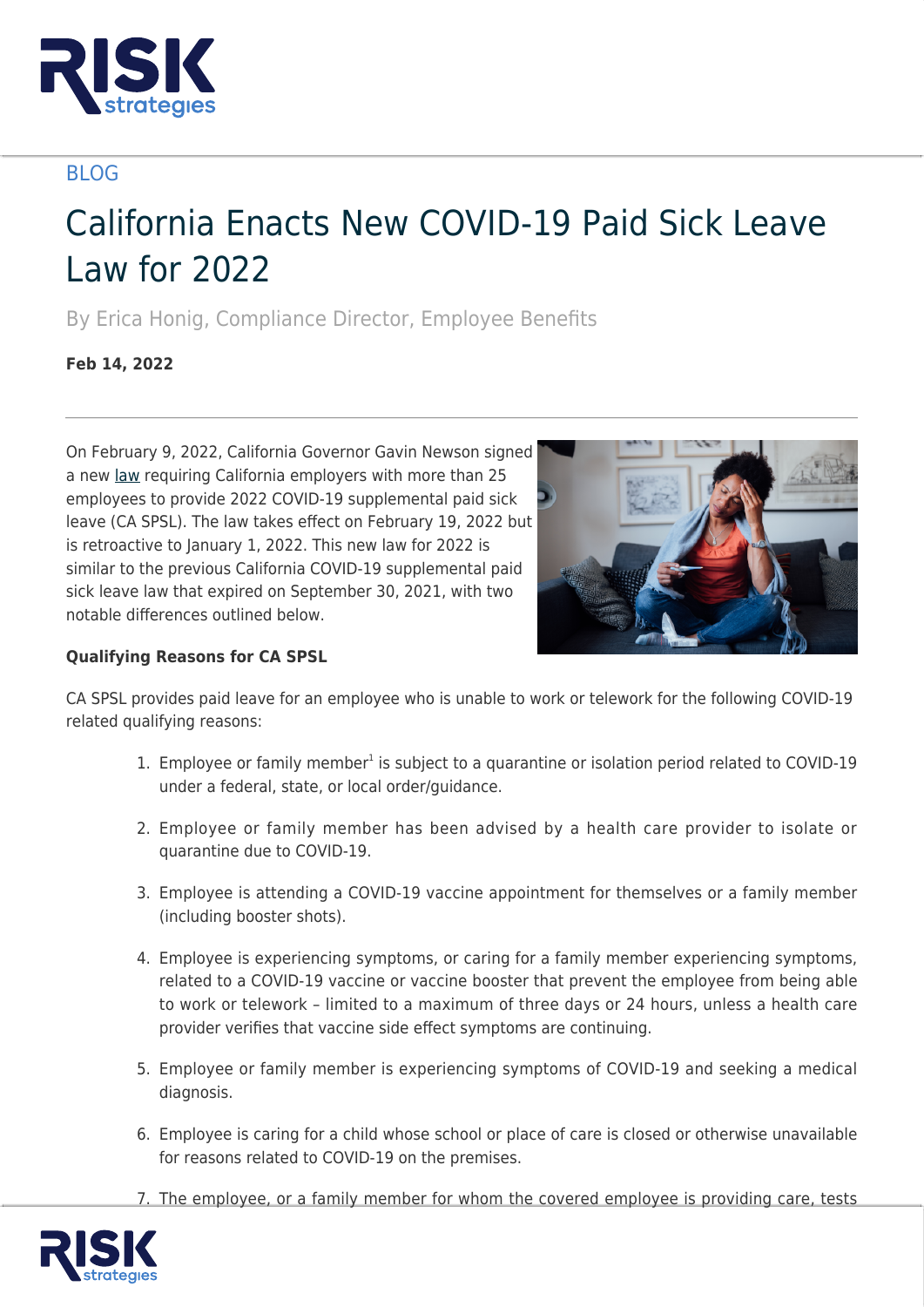

positive for COVID-19.

#### **CA SPSL Amount**

The maximum amount of CA SPSL that employees can receive is 80 hours for full-time employees and a proportionate number of hours for part-time employees or those with variable schedules.

However, in a change from 2021 California supplemental COVID-19 paid sick leave law, CA SPSL provides for up to two separate 40-hour leave banks:

- One leave bank of up to 40 hours is available for the qualifying reasons reflected in 1 through 6 above – employee/family member subject to quarantine/isolation order/advice, vaccine appointments and recovery from side effects, experiencing COVID-19 symptoms, and/or child's school/place of care is closed for COVID-19 reasons.
- One leave bank of up to 40 hours is available for the qualifying reason reflected in 7 above employee or family member testing positive for COVID-19.

Employers can require an employee to submit proof of a positive COVID-19 test for themselves or a family member to take CA SPSL under the leave bank provided for a positive test. An employer may require the infected employee to take a diagnostic test on or after day five following the initial positive test and provide the results of that test. In these instances, the employer must make a COVID-19 test available at no cost to the employee.

Employers cannot require an employee to use any other paid leave provided by the employer before the employee uses CA SPSL or in lieu of CA SPSL.

## **Compensation for CA SPSL**

Non-exempt employees must be compensated for CA SPSL based on one of the following:

- Calculated in the same manner as the regular rate of pay for the workweek in which the employees take CA SPSL.
- Calculated by dividing the total wages, excluding overtime premium pay, by the total non-overtime hours worked, in the full pay periods of the prior 90 days worked.

Exempt employees must be compensated for CA SPSL in the same manner as other forms of paid leave.

The maximum CA SPSL compensation is capped at \$511 per day and \$5,110 in the aggregate.

#### **Prior 2022 Absences for CA SPSL Reasons**

If an employee requests that CA SPSL be applied to a prior 2022 absence (before CA SPSL was in effect) for a qualifying reason under CA SPSL, the employer must credit CA SPSL to that absence, rather than using any other paid sick leave that was applied to the absence. If the prior 2022 absence was compensated at a lower pay rate than what CA SPSL requires, the employer must offset the employee's pay with an amount

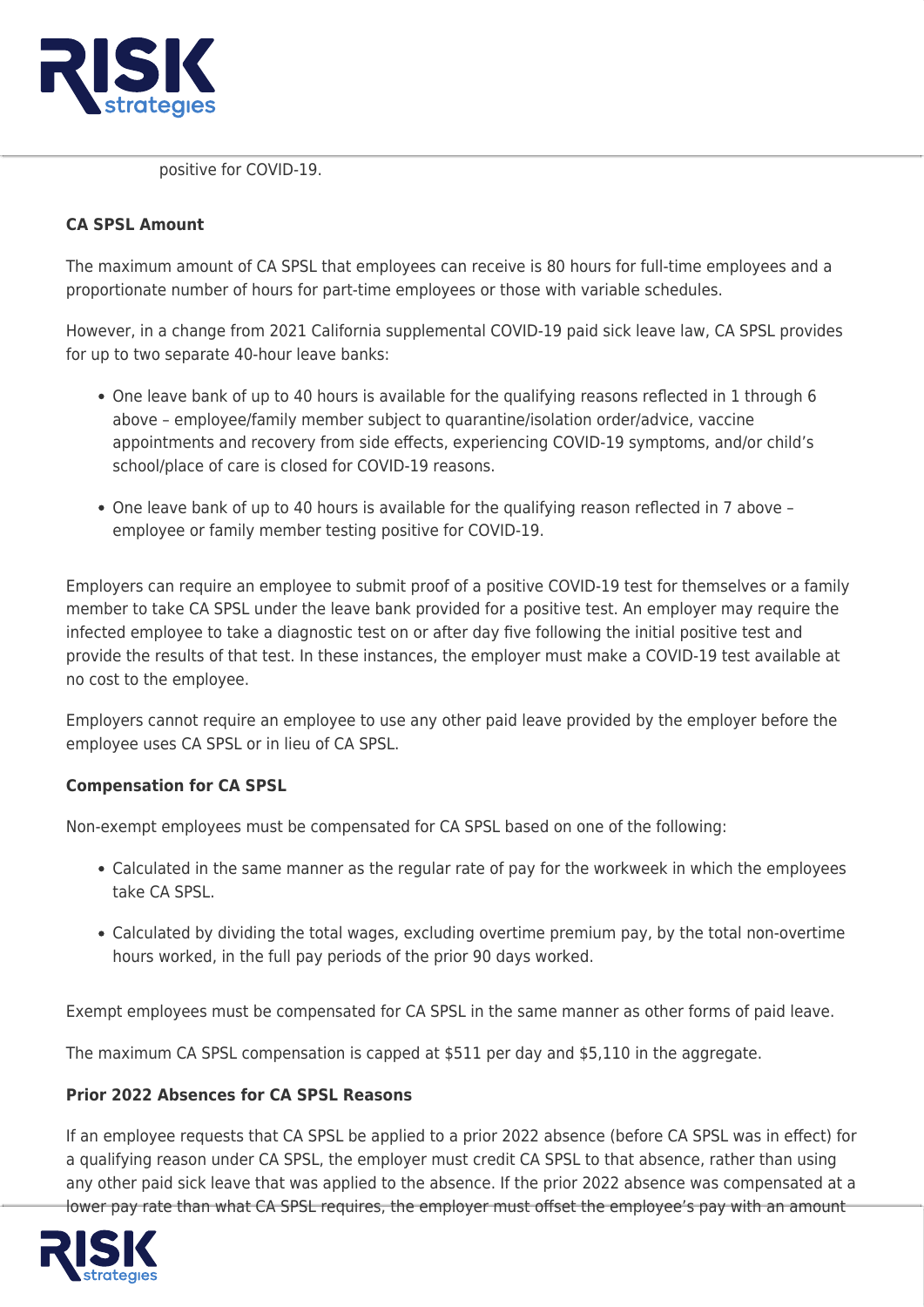

that makes the employee whole under CA SPSL for that prior 2022 absence.

# **Cal/OSHA ETS Interaction with CA SPSL**

If an employee is eligible for exclusion pay under the Cal/OSHA Emergency Temporary Standard (ETS) due to a workplace COVID-19 exposure, employers cannot require an employee to first exhaust their CA SPSL. This is the second notable change from the 2021 California supplemental COVID-19 paid sick leave law, which permitted employers to require employees to use CA SPSL before having to pay exclusion pay under the Cal/OSHA ETS.

Under the Cal/OSHA ETS, employers must provide exclusion pay to in-person employees required to isolate/quarantine from their in-person work to the extent that they are unable to perform their work remotely.

Click [here](https://www.risk-strategies.com/knowledge-center/article/california-osha-ets-in-effect-through-april-14-2022) for Risk Strategies' prior blog post for more information regarding the Cal/OSHA ETS.

### **Important CA SPSL Dates**

The law takes effect on February 19, 2022 but is retroactive to January 1, 2022 and expires on September 30, 2022.

### **Next Steps for Employers**

Employers are advised to review the recommended next steps below and act accordingly:

- **Leave policy:** Prepare a revised leave policy in light of CA SPSL for 2022.
- **Leave tracking processes:** Ensure leave tracking processes are updated, particularly since CA SPSL requires two separate banks of leave for different qualifying reasons and employers may have to process retroactive leave requests and payment offsets under CA SPSL.
- Model notice: Post the [CA SPSL model notice](https://www.dir.ca.gov/dlse/COVID19resources/2022-COVID-19-SPSL-Poster.pdf) provided by the California Department of Labor or distribute it by email for remote workers.
- **Paystub requirement:** Provide written notice of the amount of CA SPSL hours taken through the pay period either in the employee's paystub/wage statement or in a separate notice provided on the designated pay date. If an employee has not taken any CA SPSL, then zero hours must be listed.
- **Local COVID-19 paid sick leave ordinances:** For employers in Oakland, Long Beach and Los Angeles (City and County), be mindful of local COVID-19 supplemental paid leave regulations still in effect. Specifically, CA SPSL allows employers to credit leave provided under one of these local ordinances towards CA SPSL allotments as long as the leave was provided for the same qualifying reasons and the employee is paid in accordance with the compensation requirements under CA SPSL.

Risk Strategies will continue to monitor developments in this area and work diligently to provide our clients with the most up-to-date information.